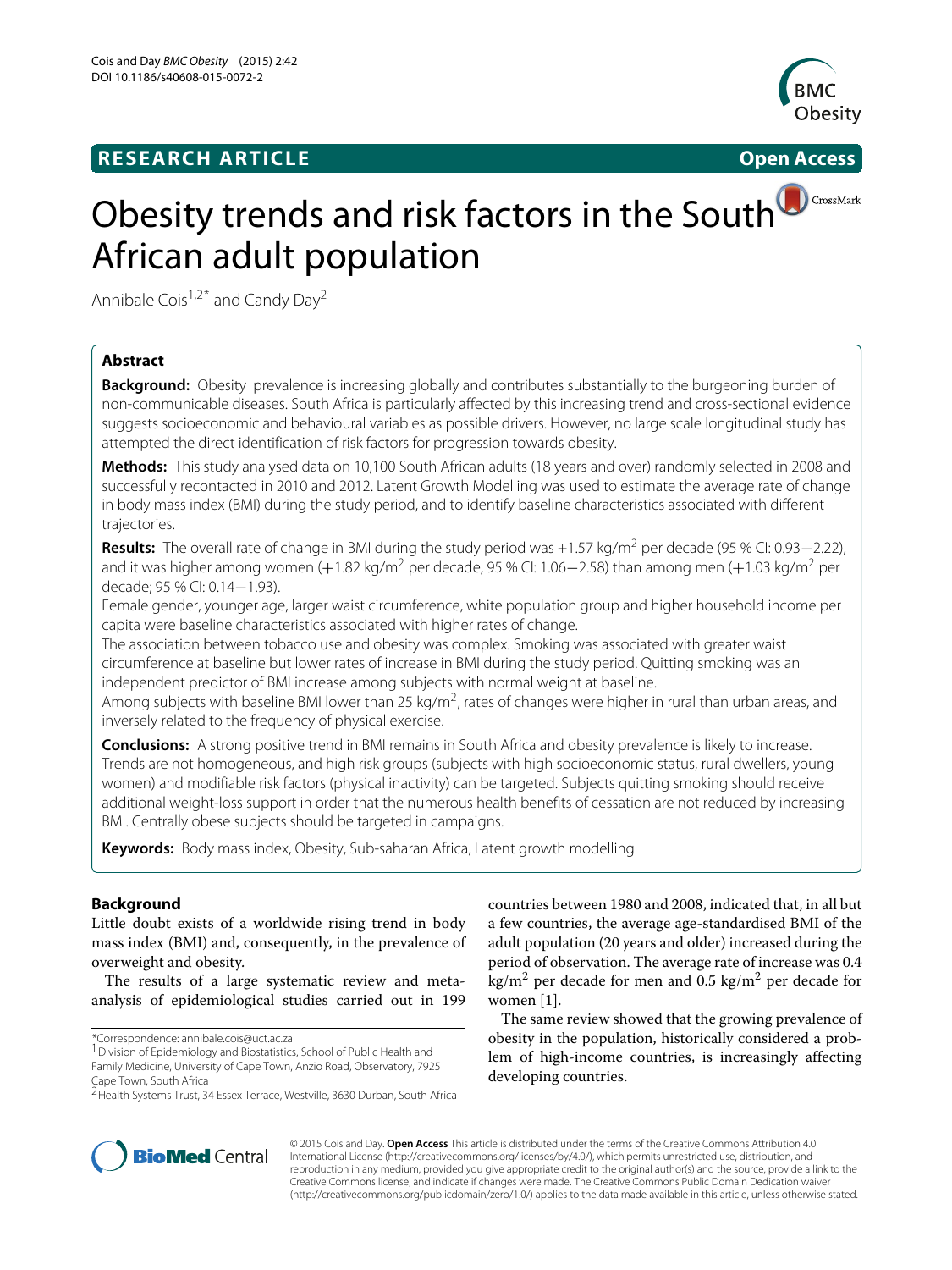The Southern African region<sup>1</sup> is particularly affected by this rising trend in BMI, and within this region South Africa — a middle income country undergoing rapid epidemiologic transition — shows an especially worrying picture. In 2008, the average BMI at population level was estimated at  $26.9 \text{ kg/m}^2$  among males (vs. a world average of 23.8 kg/m<sup>2</sup>), and 29.5 kg/m<sup>2</sup> among females (vs. a world average of 24.1 kg/m<sup>2</sup>). The rate of growth, calculated over the period between 2000 and 2008, was 2.9 kg/m<sup>2</sup> per decade for males and 1.6 kg/m<sup>2</sup> per decade for females, with a remarkable increase compared to the preceding period 1980 to 2000, when the average rates of growth were 0.7 kg/m<sup>2</sup> and 0.65 kg/m<sup>2</sup> per decade, respectively among males and females [\[1\]](#page-9-0).

These high values of BMI and seemingly increasing growth rates have an obvious correspondence with a large and rapidly increasing proportion of people overweight or obese. In the decade between 1998 and 2008, the estimated proportion of the South African adult population who was overweight or obese increased from 29.1 to 31.1 % among males (+6.9 % in relative terms), and from 56.2 to 59.5 % among women (+5.9 %) [\[2\]](#page-9-1).

The reasons for these increasing trends are not completely understood.

A number of studies have gone beyond the mere estimation of the distribution of BMI in the population and prevalence of obesity, and analysed the association between obesity and a series of socio-economic and behavioural variables [\[3](#page-9-2)[–11\]](#page-9-3). Replicating consistent research results from high-income countries, these (and other) studies have produced evidence of an association between BMI and gender (higher BMI among women than among men), alcohol use (positive relationship), tobacco (negative relationship), physical exercise (higher level of physical exercise associated with lower BMI), urban vs. rural living (with the former associated with higher values of BMI). The evidence that BMI is associated with socioeconomic status is also relatively established, but, unlike what has been observed in high-income countries, in South Africa, as in most low- and middle-income countries, high socioeconomic status has been associated with higher BMI [\[9,](#page-9-4) [11](#page-9-3)[–13\]](#page-9-5).

Considering the observed trends in the distribution of the above risk factors in the population (increasing urbanization and average socioeconomic status, stable but high alcohol consumption, decrease in smoking and level of physical exercise), [\[14](#page-9-6)[–17\]](#page-9-7) these findings support the hypothesis that the observed changes in BMI and prevalence of obesity in South Africa are at least partly driven by the changes in the distribution of the above risk factors.

However, all the cited studies refers to cross-sectional relationships between the variables of interest, while no study in South Africa — to our knowledge — has attempted the direct identification, using longitudinal data, of risk and protective factors for increasing BMI.

The aim of this study was to take advantage of longitudinal data collected by the Southern Africa Labour and Development Research Unit (SALDRU) during the first three waves of the National Income Dynamics Study (NIDS) to contribute to fill this knowledge gap and improve the understanding of the current trends in obesity in the South African population and its determinants.

The specific objectives of the study were: (1) to estimate the average rate of change in BMI between 2008 and 2012 in a representative sample of the South African adult population, and (2) to identify baseline socioeconomic and bio-behavioural characteristics of respondents predictive of different rates of changes in the follow-up period.

#### **Methods**

The study analysed a subset of the data collected during the first three waves of the NIDS.

The NIDS survey method is described in detail by Woolard et al. [\[18\]](#page-9-8). The study was designed as a longitudinal panel survey of a nationally representative sample of households in South Africa. A two-stage cluster sampling design was used to randomly select about 7,300 households across 400 primary sampling units (areas), stratified by district council (a second level administrative division of South Africa's territory). The first wave of the survey was conducted in 2008, and the target population was private households and residents in workers' hostels, convents and monasteries, excluding other collective living quarters such as old age homes, hospitals, prisons and boarding schools. Trained fieldworkers were instructed to interview and collect anthropometric data on all available subjects belonging to the selected households. Written informed consent was obtained from participants. Written consent from a parent or legal guardian was obtained for those younger than 18 years.

The household level response rate at the first wave was 69 % and the individual response rate within households was 93 %. After the first successful contact, respondents were interviewed again in 2010 and 2012. Attrition rates were 19 % between wave 1 and wave 2, and 16 % between wave 2 and wave 3 [\[19\]](#page-9-9).

The NIDS study, the dataset of which is publicly available for research purposes, has been granted ethical approval by the Commerce Faculty Ethics Committee at the University of Cape Town.

This present study considered the 10,100 individuals (out of an estimated South African adult population of 34 million) who were 18 years old and over at the time of the first interview, and who were successfully interviewed in the second and third wave. Data were extracted from wave 1 dataset Version 5.2, Wave 2 dataset Version 2.2, and Wave 3 dataset Version 1.2.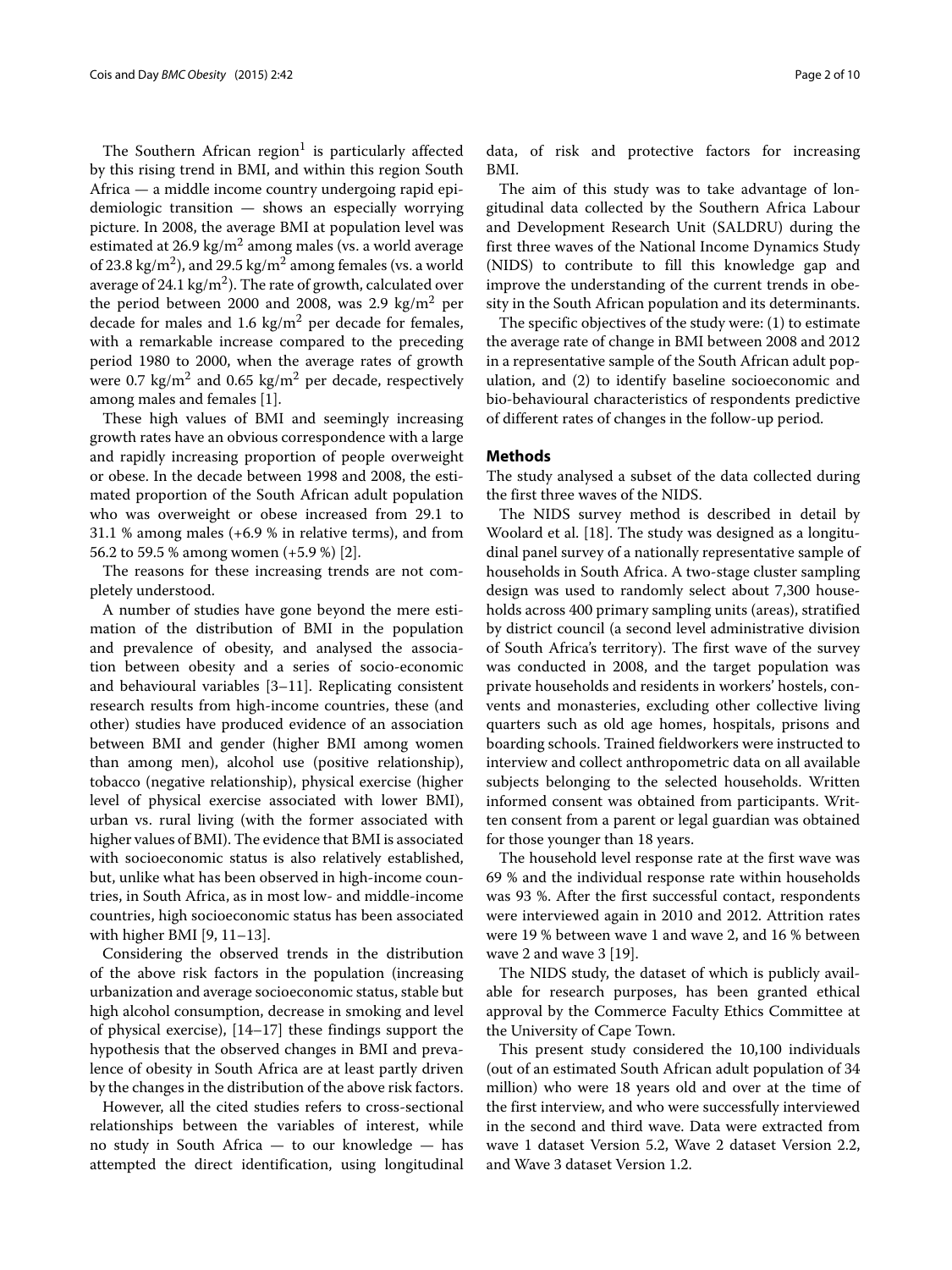## **Measures**

#### *Sociodemographic variables*

Age in years was treated as a continuous variable. Education was measured in years of completed schooling and categorised as shown in Table [1.](#page-2-0) Individual monthly income was calculated as the summation of a wide array of sources, which is considered a more reliable method than the use of single questions [\[20\]](#page-9-10). Missing data in specific sources of income were imputed according to the

#### <span id="page-2-0"></span>**Table 1** Sample descriptive statistics at baseline<sup>a</sup>

procedure described by Argent [\[21\]](#page-9-11). Race was self-defined by participants according to the historical 'population group' categorization used in South Africa.<sup>2</sup>

#### *Body mass index and waist circumference*

Duplicate measurements of height, weight and waist circumference were recorded. A third measure of weight and height was taken if their difference was greater than 1 kg and 0.5 cm, respectively. Implausible values and outliers

| Variable                                                                                | $\cal N$ | Median/percentage | IQR/frequency  | Range           |
|-----------------------------------------------------------------------------------------|----------|-------------------|----------------|-----------------|
| Men                                                                                     | 10100    | 37.81 %           | 3819           |                 |
| Age [years]                                                                             | 10099    | 38                | [26;52]        | [18; 101]       |
| Race                                                                                    | 10100    |                   |                |                 |
| Black                                                                                   |          | 81.07%            | 8188           |                 |
| Coloured                                                                                |          | 14.31 %           | 1445           |                 |
| White                                                                                   |          | 3.38%             | 341            |                 |
| Asian                                                                                   |          | 1.25 %            | 126            |                 |
| Education                                                                               | 10091    |                   |                |                 |
| None                                                                                    |          | 15.61 %           | 1575           |                 |
| Primary (1 - 7 years)                                                                   |          | 25.07%            | 2530           |                 |
| Secondary (8 - 12 years)                                                                |          | 51.17%            | 5164           |                 |
| Tertiary (>12 years)                                                                    |          | 8.15%             | 822            |                 |
| Urban                                                                                   | 10100    | 54.02 %           | 5456           |                 |
| Quintile of household income per capita                                                 | 10100    |                   |                |                 |
| $1(0-217 ZARb)$                                                                         |          | 15.39%            | 1554           |                 |
| II (218 - 345 ZAR)                                                                      |          | 16.82%            | 1669           |                 |
| III (346 - 531 ZAR)                                                                     |          | 18.82%            | 1901           |                 |
| IV (532 - 992 ZAR)                                                                      |          | 22.84 %           | 2307           |                 |
| V (993 - 62343 ZAR)                                                                     |          | 26.13%            | 2639           |                 |
| Urban                                                                                   | 10100    | 54.02 %           | 5456           |                 |
| Current smoking                                                                         | 9138     | 20.09%            | 1845           |                 |
| Current use of alcohol                                                                  | 9191     | 22.48%            | 2066           |                 |
| Exercise frequency                                                                      | 9159     |                   |                |                 |
| Low ( <once a="" td="" week)<=""><td></td><td>79.40 %</td><td>7272</td><td></td></once> |          | 79.40 %           | 7272           |                 |
| Moderate (1/2 times a week)                                                             |          | 9.95 %            | 911            |                 |
| High (>2 times a week)                                                                  |          | 10.66 %           | 976            |                 |
| Waist circumference [cm]                                                                | 8376     | 85.55             | [76.03; 98.05] | [30.40; 197.30] |
| BMI [kg/m <sup>2</sup> ]                                                                | 8177     | 25.18             | [21.48; 30.85] | [10.61; 59.22]  |
| <b>BMI</b> category                                                                     | 8177     |                   |                |                 |
| Underweight                                                                             |          | 5.38 %            | 440            |                 |
| Normal weight                                                                           |          | 43.44 %           | 3552           |                 |
| Overweight                                                                              |          | 23.08 %           | 1887           |                 |
| Obese                                                                                   |          | 28.10%            | 2298           |                 |

 $a^a$ N = number of non-missing values; IQR = interquartile range

Values are unweighted

bZAR = South African Rand. 1 ZAR = 0.12 US Dollars (average exchange rate in 2008)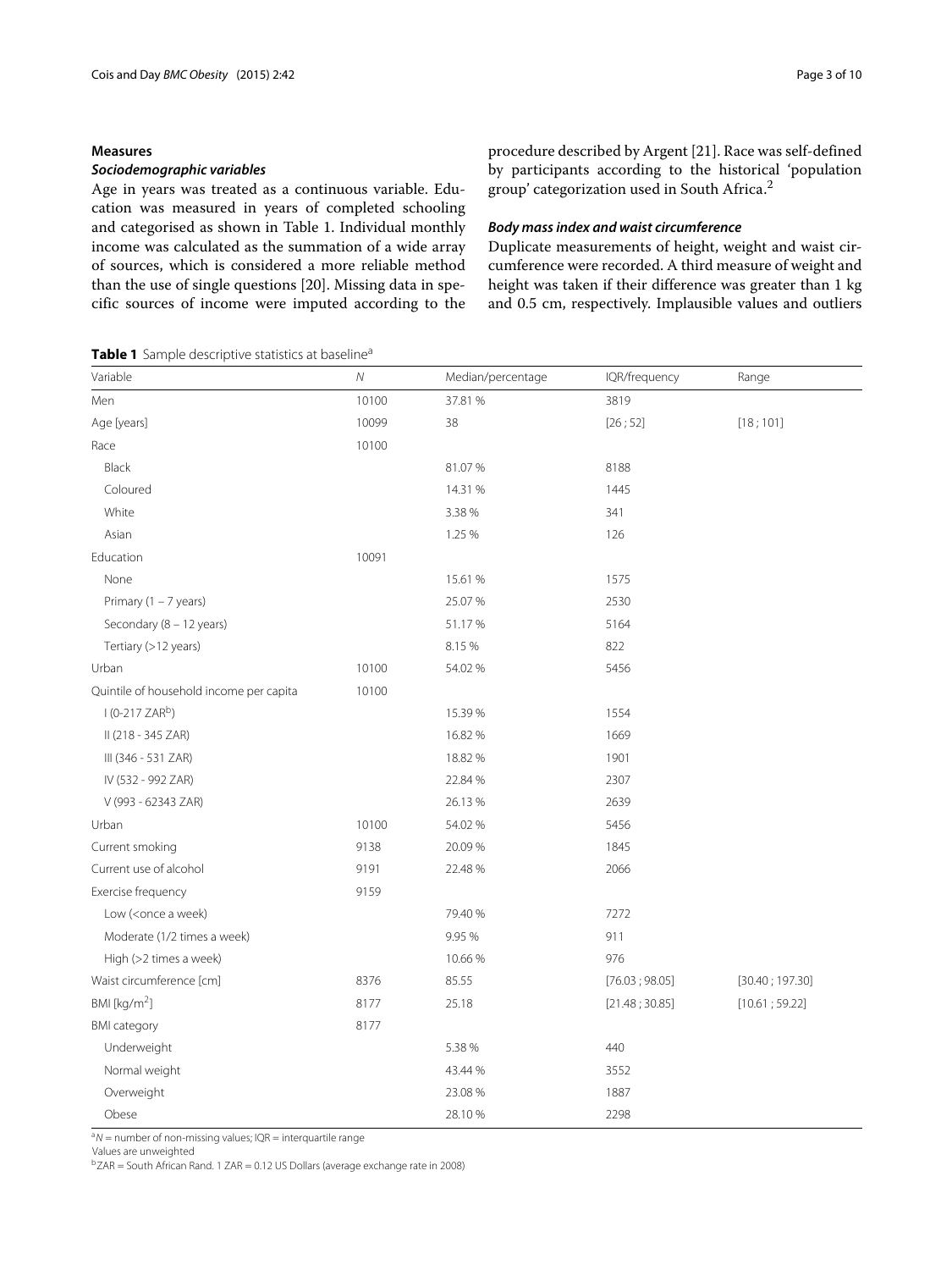(weight < 30 kg or > 250 kg, height < 60 cm or > 250 cm, waist circumference < 30 cm or > 200 cm) were excluded and considered as missing. The remaining values were averaged to generate a single value for each measurement. BMI was calculated by dividing weight in kg by the square of the height in meters, and categorised according to the World Health Organization's cut-offs.<sup>3</sup> The value of BMI was considered as missing for pregnant women.

#### *Behavioural factors*

Current smoking was assessed with a direct question ("*Do you smoke cigarettes?*"). Subjects were asked to indicate the frequency of alcohol use in a 8-points ordinal scale ranging from "*I have never drunk alcohol*" to "*Every day*". Any response other than "*I have never drunk alcohol*" or "*I no longer drink alcohol*" was considered as indication of current alcohol use. A 5-points ordinal scale (from "*Never*" to "*Three or more times a week*") was originally used to record the response of a single question on the frequency of physical exercise ("*How regularly do you exercise?*"). The five categories were collapsed into three for the purpose of these analyses, as shown in Table [1.](#page-2-0)

#### **Statistical analyses**

Sample characteristics at baseline were described by median and interquartile range for continuous variables; and frequencies for categorical measures. The distribution of BMI in the sample, as well as weighted to refer to the whole population, was reported separately for each wave.

The average rate of change in BMI between 2008 and 2012 was estimated using a latent growth model, [\[22\]](#page-9-12) in the whole sample, and separately for women and men. In this modelling framework, individual BMI at the three measurement occasions were used to estimate two factors which define the parameters of a growth line, namely its intercept and slope. The former represents the average value of BMI at baseline, while the latter captures the average rate of change during the study period.

To identify factors associated with different trajectories during the observation period, the slope and the intercept of the growth line were subsequently modelled as linear functions of the subjects' baseline characteristics. Previous evidence indicates that trajectories of change in BMI may differ between individuals with low and high baseline BMI, [\[23\]](#page-9-13) and to take into account this possibility we introduced among the predictors a binary variable categorising the subjects as normal/underweight vs. overweight/obese. Interaction terms between this variable and rural/urban dwelling and exercise frequency were also introduced in light of the results of a preliminary analysis, indicating the possibility of a different sign in the relationship between these risk factors and BMI trends among subjects with low and high BMI. Interaction terms with other behavioural predictors (smoking, alcohol) were

tested, but did not produce significant changes in the model coefficients.

The model is conceptually equivalent to a two-level random coefficients model with measurements at level 1 and subjects at level 2, but requires less assumptions and allows for the direct assessment of the level of agreement with the data (model fit) [\[22,](#page-9-12) [24\]](#page-9-14).

BMI values were adjusted for month of data collection in the light of previous evidence from population studies showing a significant (albeit small in magnitude) variation in BMI by season (with higher values recorded in winter than in summer), [\[25,](#page-9-15) [26\]](#page-9-16) and the observation that the period of data collection differed remarkably across waves (see Additional file [1\)](#page-8-0). Seasonal variation in BMI was modelled by a trigonometric spline with fixed period of 12 months and amplitude and phase estimated within the model [\[27\]](#page-9-17).

Modelling details are provided as supplemental material (see Additional file [1\)](#page-8-0).

In all analyses, the stratified, clustered, sampling scheme of the NIDS was taken into account by calculating standard error using the Huber-White sandwich estimator [\[28\]](#page-9-18). Sampling weights were used in the estimation to minimize the bias due to the unequal response rates in wave 1 across population strata, and to the non-random attrition between waves. Weights were incorporated into the analyses by weighting the likelihood functions according to the procedure described by Asparouhov (pseudolikelihood method) [\[29\]](#page-9-19).

Missing BMI values were accommodated using a Full Information Maximum Likelihood (FIML) estimator, under the hypothesis that values were missing at random conditional to the observed covariates.

Sensitivity analyses were conducted to evaluate (1) the sensitivity of the estimates to the implicit imputation procedure underlying the use of the FIML estimator and (2) the appropriateness of combining underweight with normal weight subjects in the analyses. In the first case the models were re-estimated including only respondents with valid BMI measurements in each wave, and in the second excluding underweight subjects.

The level of significance for statistical testing was fixed at the value  $\alpha = 0.05$ .

Statistical calculations were carried out using R Statistical Environment v. 3.0.2 (The R Foundation for Statistical Computing, Vienna, Austria; [www.r-project.org\)](http://www.r-project.org) and Mplus v. 7.3 (Muthén & Muthén, Los Angeles, CA).

#### **Results**

## **Sample descriptive statistics**

Sample descriptive statistics at baseline are depicted in Table [1.](#page-2-0) Additional file [1:](#page-8-0) Table S1 in the supplemental material shows the sample characteristics in the following waves.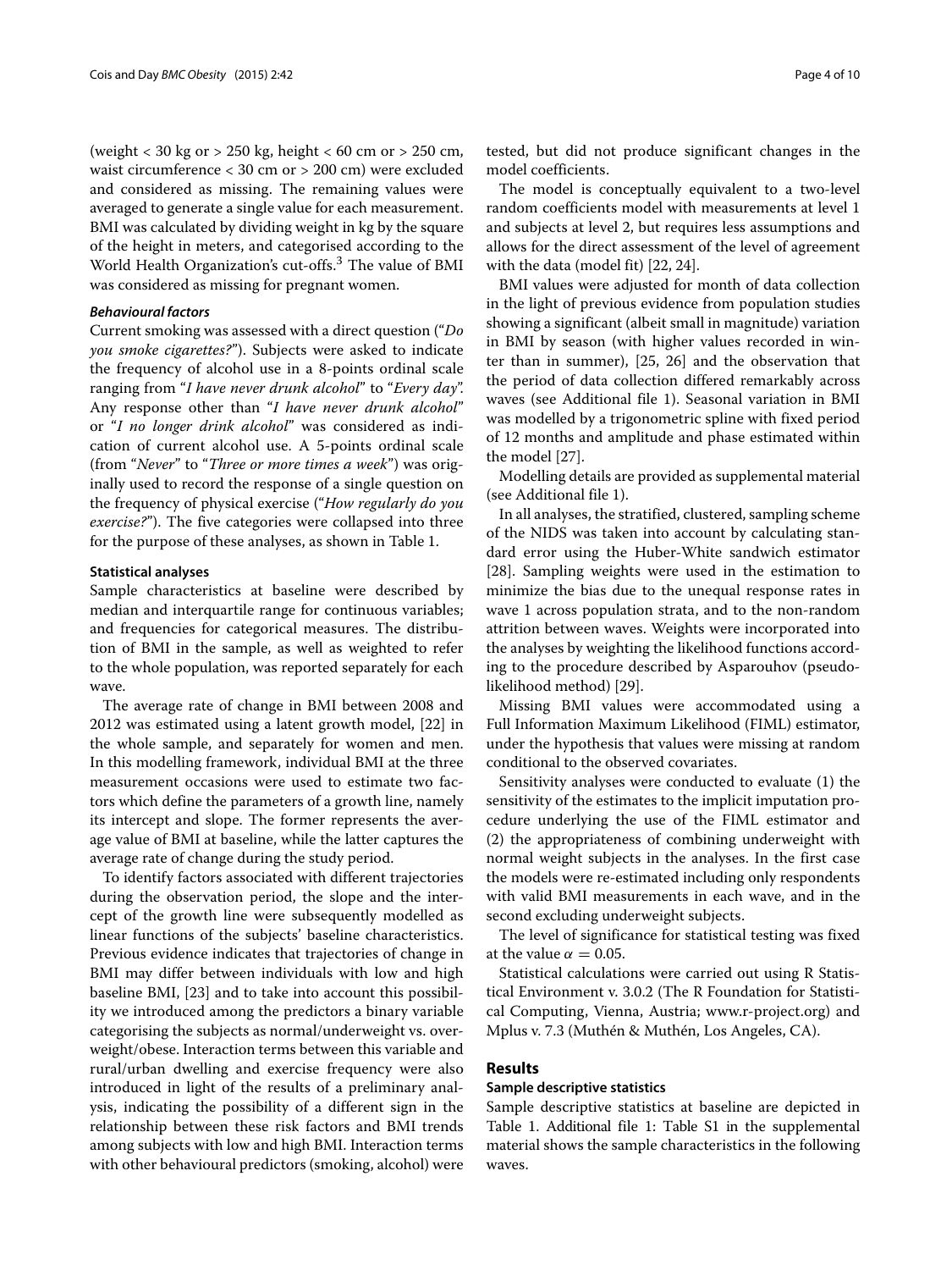The vast majority of participants were Black and Coloured, with the latter over-represented relative to the South African population. Conversely, Whites (and, to a lesser extent, Asians) were under-represented, owing to their lower response rate and higher between-wave attrition compared to the other population groups [\[19\]](#page-9-9). The average age of the subjects in the sample was 40.4 years (standard deviation,  $sd = 16.8$  years), corresponding to an estimated average for the population of 39.2 years (standard error,  $se = 0.4$  years). The distribution of household monthly income per capita was extremely skewed (which is a known characteristics of the unequal South African society) with only 21.3 % of the population (se  $= 1.96$  %) above the average of 1829 ZAR.

Table [2](#page-4-0) shows the sample and estimated population distributions of BMI in each wave.

#### **Average rate of change in BMI**

The age-and-season adjusted average rate of change in BMI during the observation period was positive and statistically significant  $(+1.57 \text{ kg/m}^2 \text{ per decade}, 95 \text{ % CI}:$ 0.93 − 2.22). Disaggregating the analysis by gender produced an estimated rate of increase of 1.03 kg/m<sup>2</sup> per decade (95 % CI:  $0.14 - 1.93$ ) among males, and 1.82 kg/m<sup>2</sup> per decade (95 % CI:  $1.06 - 2.58$ ) among females.

#### **Factors associated with BMI trends**

The estimated multivariate association between subjects' baseline characteristics and the slope and the intercept of the growth line is illustrated in Table [3.](#page-5-0)

As expected, the estimated baseline BMI was significantly higher in women than in men and positively associated with waist circumference. Also, it was remarkably lower among subjects in the Asian population group.

Rural dwellers had lower baseline BMI than urban dwellers, similarly among normal/underweight subjects  $(-0.44 \text{ kg/m}^2, 95 \text{ % CI: } -0.78; -0.09)$  and among overweight/obese (−0.45 kg/m2, 95 % CI: <sup>−</sup>0.91 ; 0.01), but the difference was only significant in the former category.

High exercise frequency (more than 2 times a week) was associated with higher BMI, but only among normal/underweight subjects  $(0.75 \text{ kg/m}^2, 95 \text{ % CI: } 0.36$ ; 1.15).

Gender, age, race, income quintile, place of residence, smoking, waist circumference, BMI class and exercise frequency were associated with significantly different rates of change in BMI during the observation period.

Among sociodemographic characteristics, female gender, younger age, being White rather than Black and belonging to the highest quintile of the income distribution were independent predictors of higher rates of increase.

Among behavioural characteristics, smoking was significantly associated with lower rates of increase. To further explore this relationship, we re-estimated the model adding as additional predictors two dummy variables indicating smoking cessation (among baseline smokers) and smoking inception (among baseline abstainers) during the study period, and their interaction with BMI class.

The results showed that smoking cessation was associated with significantly higher rates of change in BMI among normal/underweight subjects  $(3.56 \text{ kg/m}^2 \text{ per}$ decade, 95 % CI: 1.49 ; 5.63), but it did not affect the trend

**Table 2** Sample distribution and population estimates of BMI in the three waves

<span id="page-4-0"></span>

| Variable            | Wave 1     |           |             |              | Wave 2    |             | Wave 3     |           |             |
|---------------------|------------|-----------|-------------|--------------|-----------|-------------|------------|-----------|-------------|
|                     | Sample     |           | Pop         | Sample       |           | Pop         | Sample     |           | Pop         |
|                     |            | Mean/Perc | Mean/Perc   |              | Mean/Perc | Mean/Perc   |            | Mean/Perc | Mean/Perc   |
|                     | ${\cal N}$ |           |             | $\mathcal N$ |           |             | ${\cal N}$ |           |             |
| BMI [ $kg/m2$ ]     | 8177       | 27.11     | 26.75       | 8184         | 27.70     | 27.36       | 8728       | 27.79     | 27.53       |
|                     |            | (0.09)    | (0.17)      |              | (0.09)    | (0.17)      |            | (0.09)    | (0.15)      |
| <b>BMI</b> category |            |           |             |              |           |             |            |           |             |
| Underweight         | 440        | 5.38%     | 4.75 %      | 366          | 4.47%     | 4.27 %      | 226        | 2.59%     | 2.29 %      |
|                     |            |           | $(0.44\% )$ |              |           | $(0.40\% )$ |            |           | $(0.31\%)$  |
| Normal weight       | 3552       | 43.44 %   | 43.04 %     | 3073         | 37.55 %   | 39.11 %     | 3319       | 38.03%    | 38.87%      |
|                     |            |           | $(1.38\%)$  |              |           | $(1.29\%)$  |            |           | $(1.21\%)$  |
| Overweight          | 1887       | 23.08%    | 24.84 %     | 2066         | 25.24 %   | 25.84 %     | 2403       | 27.53 %   | 27.86%      |
|                     |            |           | $(1.01\%)$  |              |           | $(0.89\%)$  |            |           | $(1.00\%)$  |
| Obese               | 2298       | 28.10%    | 27.37 %     | 2679         | 32.73%    | 30.77%      | 2780       | 31.85%    | 30.98%      |
|                     |            |           | $(0.91\% )$ |              |           | $(1.06\%)$  |            |           | $(0.95\% )$ |

 $N =$  number of non-missing values

Values in brackets are standard deviations (sample) and standard errors (population)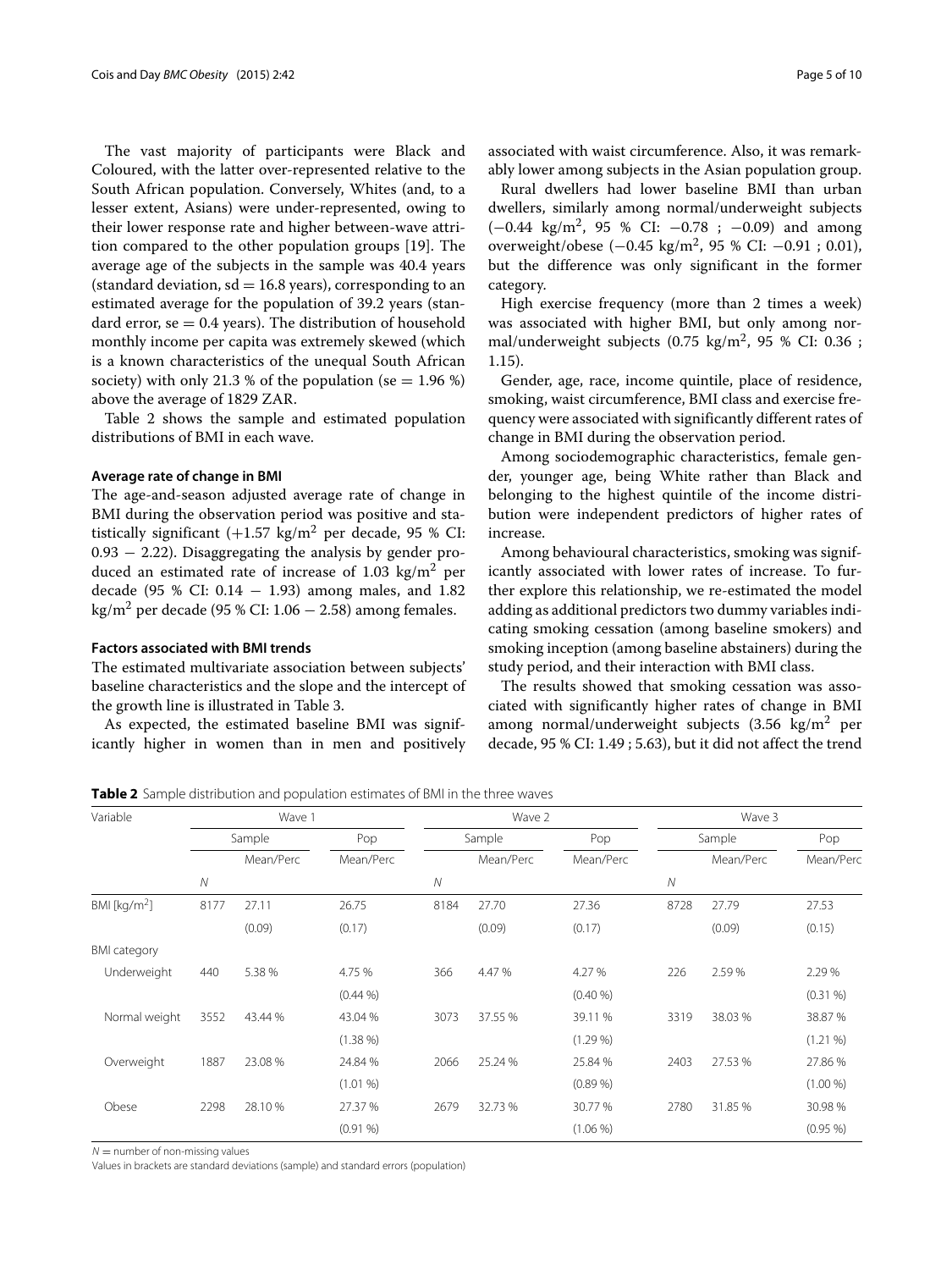<span id="page-5-0"></span>

|                               |             | Slope [kg/m <sup>2</sup> per decade] | Intercept [kg/m <sup>2</sup> ] |                  |  |
|-------------------------------|-------------|--------------------------------------|--------------------------------|------------------|--|
| Independent variable          | Coefficient | 95 % CI                              | Coefficient                    | 95 % CI          |  |
| Sex                           |             |                                      |                                |                  |  |
| Male vs female                | $-1.91$     | $(-2.93; -0.00)$                     | $-1.54$                        | $(-1.88; -1.21)$ |  |
| Age                           |             |                                      |                                |                  |  |
| 10 year increase              | $-0.90$     | $(-1.20; -0.50)$                     | $-0.03$                        | $(-0.15; 0.09)$  |  |
| Race                          |             |                                      |                                |                  |  |
| Coloured vs. Black            | $-0.51$     | $(-1.98; 0.96)$                      | $-0.44$                        | $(-0.90; 0.03)$  |  |
| White vs. Black               | 2.58        | (0.46; 4.71)                         | $-0.35$                        | $(-1.30; 0.60)$  |  |
| Asian vs. Black               | 0.05        | $(-1.13; 1.0)$                       | $-0.85$                        | $(-1.36; -0.33)$ |  |
| Education                     |             |                                      |                                |                  |  |
| None vs. primary              | $-0.18$     | $(-1.69; 1.34)$                      | $-0.27$                        | $(-0.75; 0.21)$  |  |
| Secondary vs. primary         | $-0.05$     | $(-1.13; 1.04)$                      | 0.17                           | $(-0.19; 0.53)$  |  |
| Tertiary vs. primary          | 0.67        | $(-0.82; 2.16)$                      | 0.17                           | $(-0.38; 0.72)$  |  |
| Income Quintile               |             |                                      |                                |                  |  |
| I vs. III                     | 0.00        | $(-1.26; 1.26)$                      | $-0.18$                        | $(-0.60; 0.25)$  |  |
| II vs. III                    | 0.51        | $(-0.84; 1.86)$                      | $-0.16$                        | $(-0.58; 0.25)$  |  |
| IV vs. III                    | 1.28        | $(-0.08; 2.64)$                      | $-0.26$                        | $(-0.63; 0.10)$  |  |
| V vs. III                     | 1.59        | (0.41; 2.78)                         | $-0.21$                        | $(-0.58; 0.17)$  |  |
| Residence                     |             |                                      |                                |                  |  |
| Rural vs. urban               | 1.16        | (0.02; 2.31)                         | $-0.44$                        | $(-0.78; -0.09)$ |  |
| <b>Exercise Frequency</b>     |             |                                      |                                |                  |  |
| Moderate vs. low              | $-0.14$     | $(-1.50; 1.21)$                      | 0.35                           | $(-0.04; 0.73)$  |  |
| High vs. low                  | $-1.52$     | $(-2.78; -0.25)$                     | 0.75                           | (0.36; 1.15)     |  |
| Alcohol use                   | $-0.14$     | $(-1.10; 0.81)$                      | $-0.22$                        | $(-0.51; 0.07)$  |  |
| Smoking                       | $-1.69$     | $(-3.00; -0.38)$                     | $-0.20$                        | $(-0.60; 0.21)$  |  |
| Waist circumference           |             |                                      |                                |                  |  |
| 10 cm increase                | 0.70        | (0.20; 1.2)                          | 1.54                           | (1.29; 1.79)     |  |
| <b>BMI</b> class              |             |                                      |                                |                  |  |
| Overweight/Obese vs.          | $-7.99$     | $(-9.77; -6.21)$                     | 7.23                           | (6.58; 7.96)     |  |
| Normal/Underweight            |             |                                      |                                |                  |  |
| Rural x BMI class             | $-1.98$     | $(-3.80; -0.16)$                     | 0.01                           | $(-0.60; 0.58)$  |  |
| Moderate Exercise x BMI class | 0.92        | $(-1.35; 3.18)$                      | $-1.10$                        | $(-1.88; -0.33)$ |  |
| High Exercise x BMI class     | 1.96        | $(-0.43; 4.35)$                      | $-1.43$                        | $(-2.22; -0.63)$ |  |

CI = Confidence Interval. Statistically significant coefficients in italic

among overweight/obese. Conversely, smoking inception was associated with lower rates of change, but only among overweight/obese subjects (−4.47 kg/m2 per decade, 95 % CI:  $-7.69$ ;  $-1.24$ ).

Exercising more than twice a week at baseline predicted lower rates of changes among normal/underweight subjects  $(-1.52 \text{ kg/m}^2 \text{ per decade}, 95 % \text{CI: } -2.78$ ; −0.25).

Waist circumference was independently associated with higher rates of increase, while belonging to the overweight/obese class at baseline predicted much lower rates of increase.

Finally, rural residence predicted higher rates of increase among normal/underweight subjects  $(+1.16 \text{ kg/m}^2 \text{ per}$ decade, 95 % CI: 0.02 ; 2.31), but was negatively, not significantly correlated with the slope among overweight/obese subjects (−0.82 kg/m2 per decade, 95 %  $CI: -2.19; 0.55$ ).

Repeating the estimation (1) excluding the 988 subjects with missing values for BMI on one or more measurement occasions and (2) the 440 respondents classified as underweight at baseline did not change the overall pattern of association and the order of magnitude of the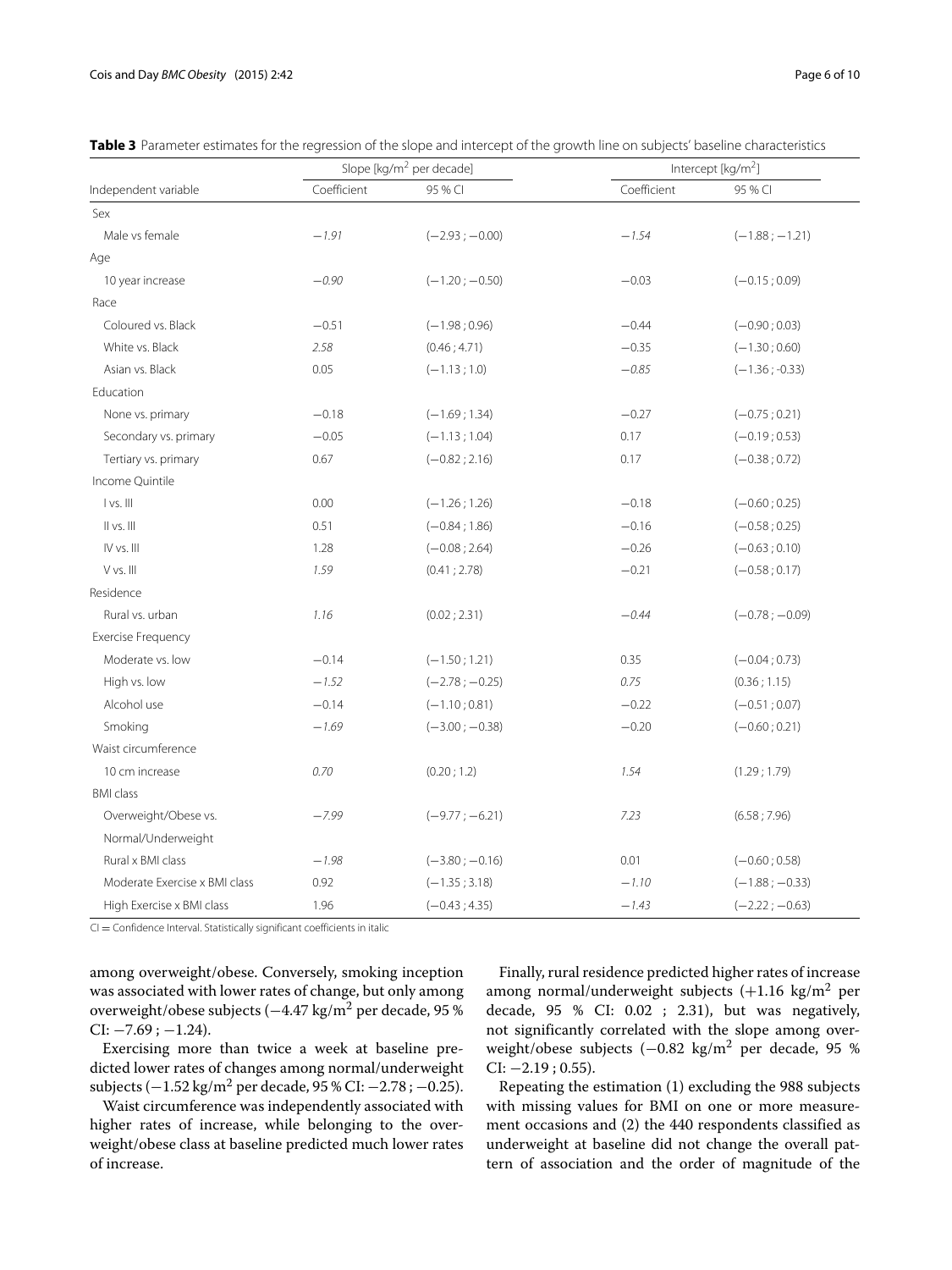regression coefficients (see Additional file [1:](#page-8-0) Table S2 in the supplemental material).

#### **High-risk subpopulations**

The simultaneous presence of specific combinations of risk factors makes some population strata at especially high risk of rapidly increasing BMI and movement from the normal BMI range towards overweight or obesity.

Figure [1](#page-6-0) compares the average rates of change in BMI estimated from the model for individuals with normal BMI and selected combinations of sociodemographic and bio-behavioural characteristics at baseline. Selections include one or more high risk characteristics for each gender and race group, with waist circumference below-, at or above the World Health Organization's cut-offs indicating increased cardiovascular risk [\[30\]](#page-9-20).

The purpose of the figure is illustrative, without any claim of completeness. It aims at highlighting some subgroups of the South African population which showed, according to our model, rates of increase in BMI during the study period well above the country average.

## **Discussion**

From a public health perspective, the first consideration we can draw from the analyses above is that the strong positive trend in BMI observed in the last decades in all countries of Southern Africa is still present in the South African population. Even considering the reduction in the rate of increase observed in men, this fact in itself calls for the urgent implementation of public health interventions to curb the obesity epidemic. In the absence of effective interventions, the overall proportion of adult South Africans who are overweight or obese is extremely likely to increase by a few percentage points by 2020, rather than to decrease by 10 % as per South African Government's strategic plan [\[31\]](#page-9-21). This is likely to further increase rather than reduce the relative mortality from non-communicable diseases, which have become the largest broad cause of premature mortality since around 2009 [\[32\]](#page-9-22).

A second consideration that can be drawn from analyses suggests that trends in obesity are not homogeneous across population strata defined by biological, behavioural and socioeconomic characteristics. The identification of risk factors in the latter two categories has immediate potential from a public health perspective, because these factors are potentially modifiable. The identification of biological factors is also of public health interest since this knowledge can help targeting high risk groups more effectively, avoiding the waste of resources associated with interventions excessively broad in scope.



<span id="page-6-0"></span>**Fig. 1** Estimated rate of increase in BMI in selected high-risk sub-groups of the South African adult population between 2008 and 2012. Values represent the average rate of increase in BMI for individuals with normal weight at baseline and the combination of sociodemographic and bio-behavioural characteristics indicated in the figure, estimated form the multivariate model described in the text. The values of the variables not explicitly indicated in the figure are set to the population average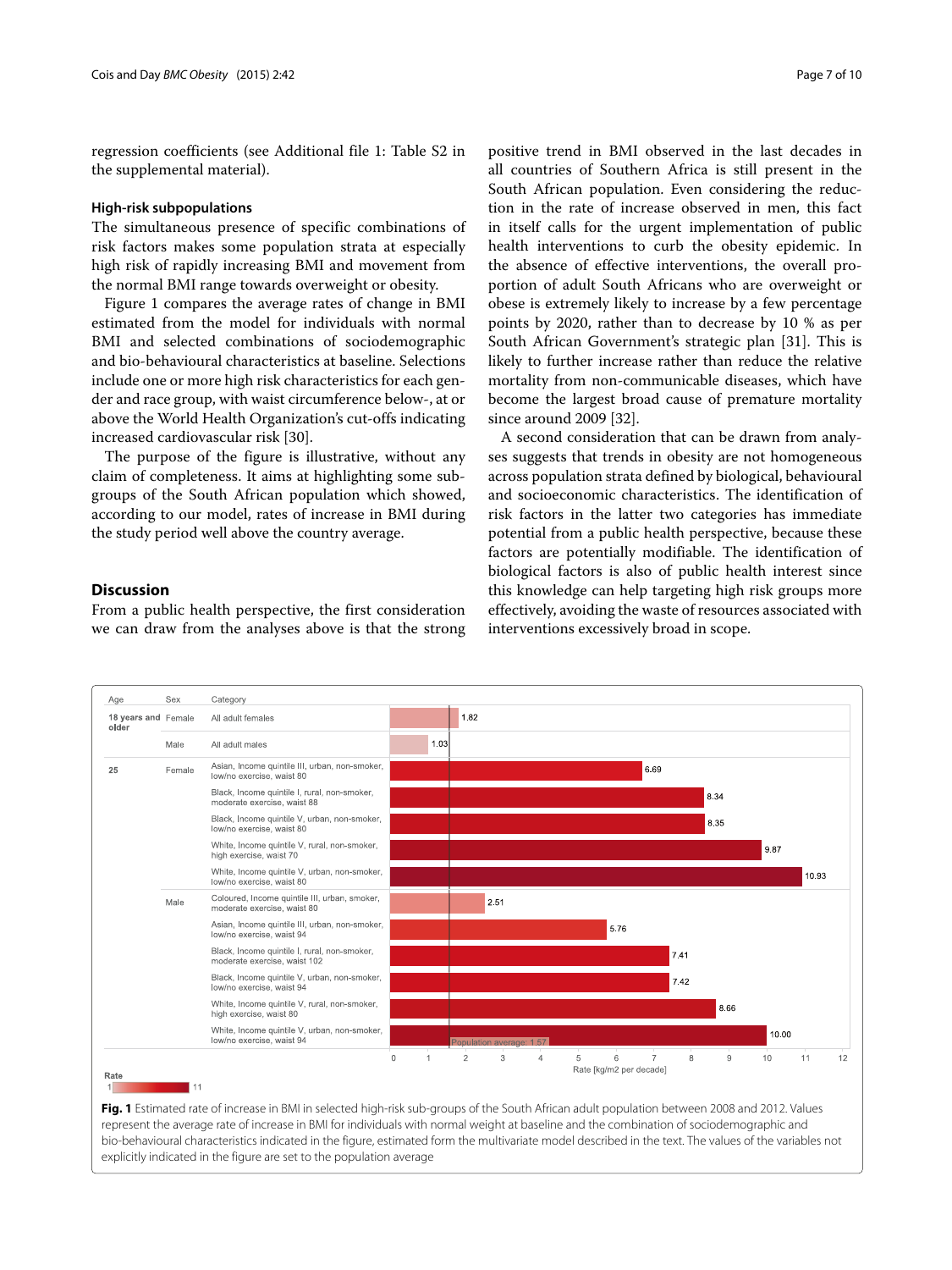The existence of socioeconomic inequalities in obesity prevalence is a well-established finding, and has been previously confirmed in the South African population [\[3,](#page-9-2) [8\]](#page-9-23). This study adds to those findings showing that socioeconomic inequalities exist also in the temporal trends of obesity. In particular, our analysis suggests that subjects at the extreme of the income distribution (fourth and fifth quintiles) and belonging to the White population group (a strong indicator of high socioeconomic status) are more at risk of increasing their BMI compared to those in the lower socioeconomic strata. This conclusion is supported by the fact that subjects with tertiary education (another strong indicator of high socieconomic status) also show higher rates of change, even though the relationship does not reach statistical significance.

Our results also indicate rural vs. urban dwelling as a risk factor for increasing BMI. This is an interesting finding, because the results from other studies show that the prevalence of obesity in South Africa is higher in urban that rural areas, especially among women [\[3\]](#page-9-2). Our analyses confirm that rural dwelling is associated with significantly lower baseline BMI, but also suggest that subjects in rural areas are 'catching up', possibly because of the rapid spread of urban lifestyles (high consumption of processed food, reduced physical activity) into rural areas. From a public health perspective, this indicates that targeting rural areas before the prevalence of overweight and obesity increases to 'urban' level, could have a significant impact on the future trends in the obesity epidemic in the country.

BMI in women is increasing more rapidly than in men. Moreover, while the rate of increase seems to be slowing down among men, among women there is no evidence of a similar reduction. Young women, in particular, seem to be the most vulnerable.

Among behavioural factors, our study offers evidence that smokers tend to increase their BMI less than nonsmokers, that smoking cessation is an independent risk factor for faster BMI increase among subjects with normal weight, and that obese/overweight subjects who start smoking tend to lose weight.

However, these results (which add to the consistent findings of many population studies showing that smoking is associated with lower BMI, [\[33\]](#page-9-24) and that smoking cessation is associated with weight gain [\[34\]](#page-9-25)) should not be interpreted as a support of smoking as an efficient way of controlling body weight. The relationship between smoking and body weight is incompletely understood and, even though a direct effect of nicotine on body weight is plausible (because nicotine increases energy expenditure and could reduce appetite), many other factors are likely to be involved in explaining the observed relationships. Among those, the results of various studies suggest that smoking inception is more frequent among subjects

with greater weight concern and previous attempts to lose weight, which may indicate that changes in body weight following smoke inception are at least partly determined by psychological and behavioural factors that precede the initiation [\[35\]](#page-9-26). These factors were not measured in our study.

Moreover, a growing literature shows that smoking is associated with increased insulin resistance and risk of type 2 diabetes, as well as greater waist circumference (an indicator of the amount of visceral adipose tissue) thus suggesting that, despite the lower BMI, smokers, and especially heavy smokers, have an increased cardiovascular risk compared to non smokers [\[35\]](#page-9-26). The finding of a greater waist circumference among smokers is supported by the results of a secondary cross-sectional analysis of our data, which show that heavy smoking (>20 cigarettes/day) is significantly associated with greater waist circumference compared to no smoking (linear regression coefficient c =  $3.25$  cm, 95 % CI:  $0.25$ ;  $6.2)^4$ .

In any case—regardless of the dubious underlying causal mechanism—our finding that smoking cessation is associated with weight gain might be of public health interest because of the observed downward trend in the number of smokers in South Africa, [\[16\]](#page-9-27) which, besides its overwhelming benefits for general population health, could foster an increase in BMI. Subjects who decide to quit smoking should be considered for obesity prevention strategies.

Among normal/underweight subjects, high levels of physical exercise were associated with lower rates of increase of BMI during the study period, but with higher baseline BMI. A possible explanation of this incongruence between cross-sectional and longitudinal relationships is that they might be expression of reversed causal processes. That is, while the causal precedence in the longitudinal relationship between exercise frequency and subsequent BMI change is determined by the temporal sequence, it might be that the observed cross-sectional association is the result of a greater tendency of subjects with higher BMI to exercise more in order to decrease their weight.

Finally, special consideration of waist circumference is deserved. In our analysis, waist circumference (besides being a risk factor for cardiovascular disease *per se*) was directly associated with higher rates of increase in BMI, independently of the BMI class. These considerations strongly suggest centrally obese subjects as primary targets of obesity reduction campaigns.

Several limitations of this study need to be acknowledged. Low reliability of self-report data, including those on physical exercise, alcohol and tobacco use is a wellknown problem in population-based surveys and the measurements used in this study are no exception. However, in absence of specific reasons to think of an association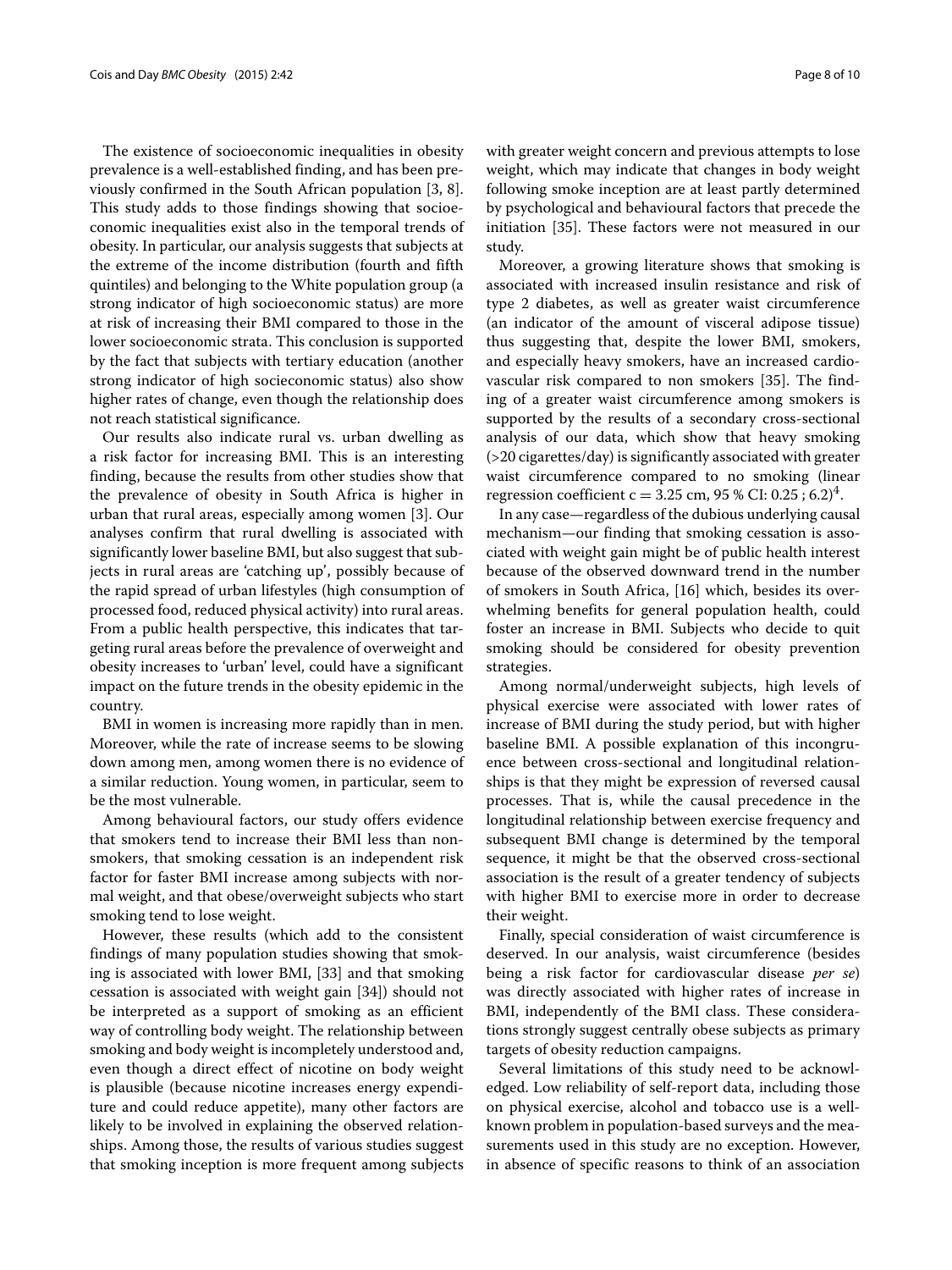between measurement error and individual BMI, it is probable that this measurement unreliability resulted in observed associations biased towards the null [\[36\]](#page-9-28). More precise measurements are therefore likely to strengthen the result of our analyses rather than invalidate them.

Independent variables introduced in the models as possible predictors of different BMI trajectories were identified according to previous evidence of association with BMI in population studies in SubSaharan Africa and availability in the NIDS dataset. Other factors are likely to play a significant role in explaining inter-individual differences, and, among those it is worth mentioning dietary habits and metabolic disorders, especially diabetes. For both these variables, the NIDS dataset provides neither direct measures nor reliable proxies<sup>5</sup>.

Suboptimal response and greater attrition rates were observed in some social strata in the NIDS survey. Even though differences between respondents and nonrespondents in observed characteristics have been taken into account through appropriate adjustment of sampling weights, we cannot exclude the possibility that unobserved differences might have biased the results of our study in an unpredictable way.

Finally, the availability of three successive measurements only allowed for the estimation of linear trends. The availability of measurements from the forthcoming waves of the NIDS study will allow the possibility of non-linear trends and to better forecast future scenarios.

## **Conclusion**

To our knowledge, this is the first study to attempt the direct identification of risk and protective factors for increasing BMI in the South African population using longitudinal rather than cross-sectional data.

The results of the analyses indicate that the positive trend in BMI observed in the last decades in all countries of Southern Africa is still strongly present in the South African population, especially among women.

Trends are not homogeneous across population strata, and public health interventions can achieve a more efficient use of the available resources by targeting high risk groups (subjects with high socioeconomic status, rural dwellers, young women and those who are centrally obese) and modifiable risk factors associated with increased risk of weight gain (physical inactivity). The finding that the BMI of normal weight subjects in rural areas (where the prevalence of obesity is currently lower) is increasing at a faster pace than in those living in cities is of particular interest from a public health perspective. It calls for the urgent implementation of preventive interventions in rural environments, before the prevalence of overweight and obesity increases to 'urban' levels, with a significant negative impact on the future trends in the obesity epidemic in the country.

Finally, the complex relationship between smoking, smoking cessation and body weight, combined with the observed downward trend in the prevalence of smokers in South Africa, calls for providing subjects quitting smoking with additional weight-loss support in order that the numerous health benefits of cessation are not reduced by increasing BMI.

#### **Endnotes**

<sup>1</sup> Including Botswana, Lesotho, Namibia, South Africa and Zimbabwe.

2Under apartheid, South Africans were categorised into one of four socially defined groups: Asian (or Indian), Black (or African), Coloured (wide grouping of people of mixed ancestry) and White (or European). In this sense, race is closely and enduringly correlated with socioeconomic status.

<sup>3</sup>Underweight (BMI < 18 kg/m<sup>2</sup>); Normal weight (18 kg/m<sup>2</sup>  $\le$  BMI  $<$  25 kg/m<sup>2</sup>); Overweight (25 kg/m<sup>2</sup>  $\le$  BMI  $<$  30 kg/m<sup>2</sup>) [30].

<sup>4</sup>The estimate is adjusted for BMI, sex, age, education, urban/rural dwelling and alcohol use, and refers to the sample at baseline.

5The NIDS dataset only includes indicators of expenditure per different types of food at household level, but no information on individual food intake. Presence/absence of diabetes is included as self-report ("*have you even been diagnosed with diabetes?*"), and a preliminary analysis of the between-wave congruence of these measures suggested very low reliability [\[37\]](#page-9-29).

#### **Additional file**

<span id="page-8-0"></span>**[Additional file 1:](http://dx.doi.org/10.1186/s40608-015-0072-2) Statistical analyses and further results.** Methodological details on statistical analyses. Further results. Portable Document Format (.pdf) file. (PDF 214 kb)

#### **Abbreviations**

BMI: Body mass index; SALDRU: Southern Africa labour and development research unit; FIML: Full information maximum likelihood; NIDS: National income dynamics study.

#### **Competing interests**

The authors declare that they have no competing interests.

#### **Authors' contributions**

AC performed the analysis and drafted the manuscript. CD conceived the study with AC, and contributed to the interpretation of results and drafting of the manuscript. Both authors read and approved the final manuscript.

#### **Acknowledgements**

This study has been funded by the Presidency of the Republic of South Africa (Programme to support pro-poor policy development - PSPP Phase II. Call for interest for 2013: Improving the Understanding of the Dynamics of Poverty and Inequality. Reference: PSPPD2/CoI1/2013).

The authors thank Dr. René English (Health Systems Trust) for her valuable comments and suggestions on the first draft of the manuscript.

Received: 23 April 2015 Accepted: 5 October 2015Published online: 13 October 2015